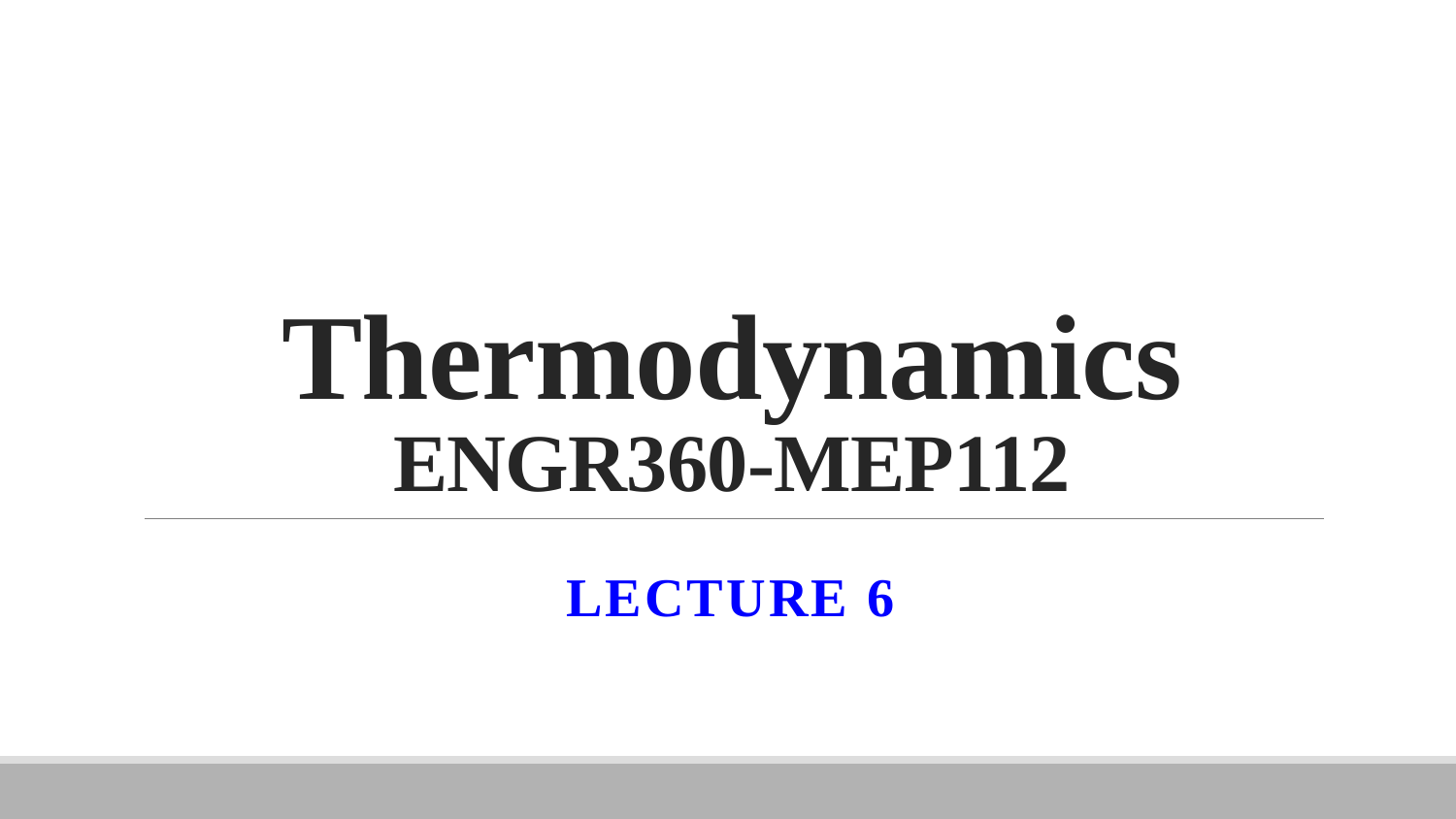# **Objectives:**

- **1. Moving boundary work.**
- **2.** Specific heat at constant volume  $(c_v)$  and the **specific heat at constant pressure (c<sup>p</sup> ) .**
- **3.** Relation between the specific heats  $(c_\nu \& c_\nu)$  with the change in internal energy  $(\Delta U)$  and enthalpy change  $(\Delta H)$  of ideal gases, liquids and solids.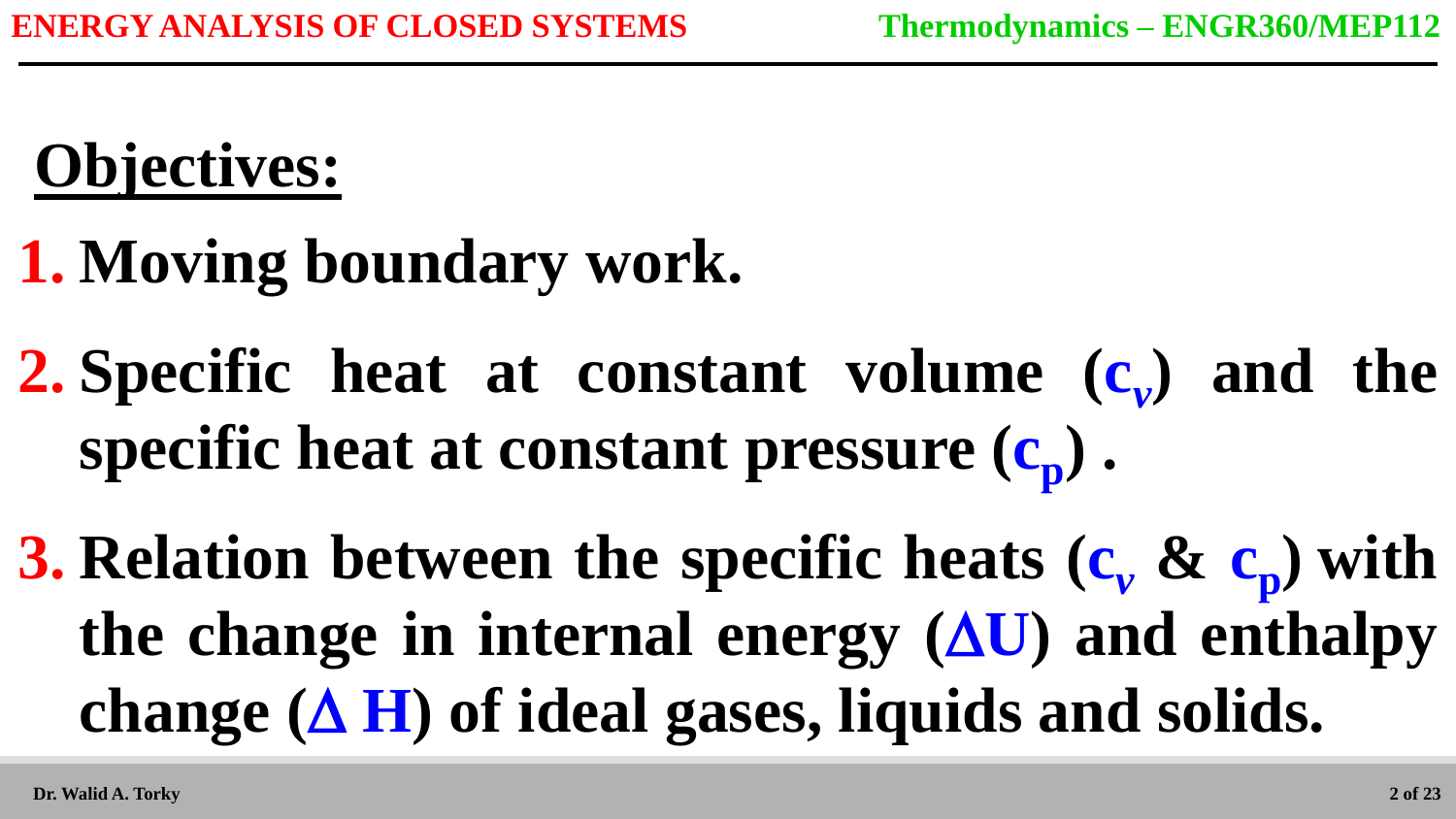**One form of mechanical work frequently encountered in practice is associated with the expansion or compression of a gas in a piston– cylinder device. Therefore, the expansion and compression work is often called moving boundary work.**

$$
\delta W_{b} = F ds = pA ds = pdV
$$
  

$$
W_{b} = \int pdV
$$
 (J)  
where p is the gas absolute pressure.



A gas does a differential amount of work  $\delta W_h$  as it forces the piston to move by a differential amount ds.

$$
W_b = \sum W_{surrounding} \ \mathbf{u}.
$$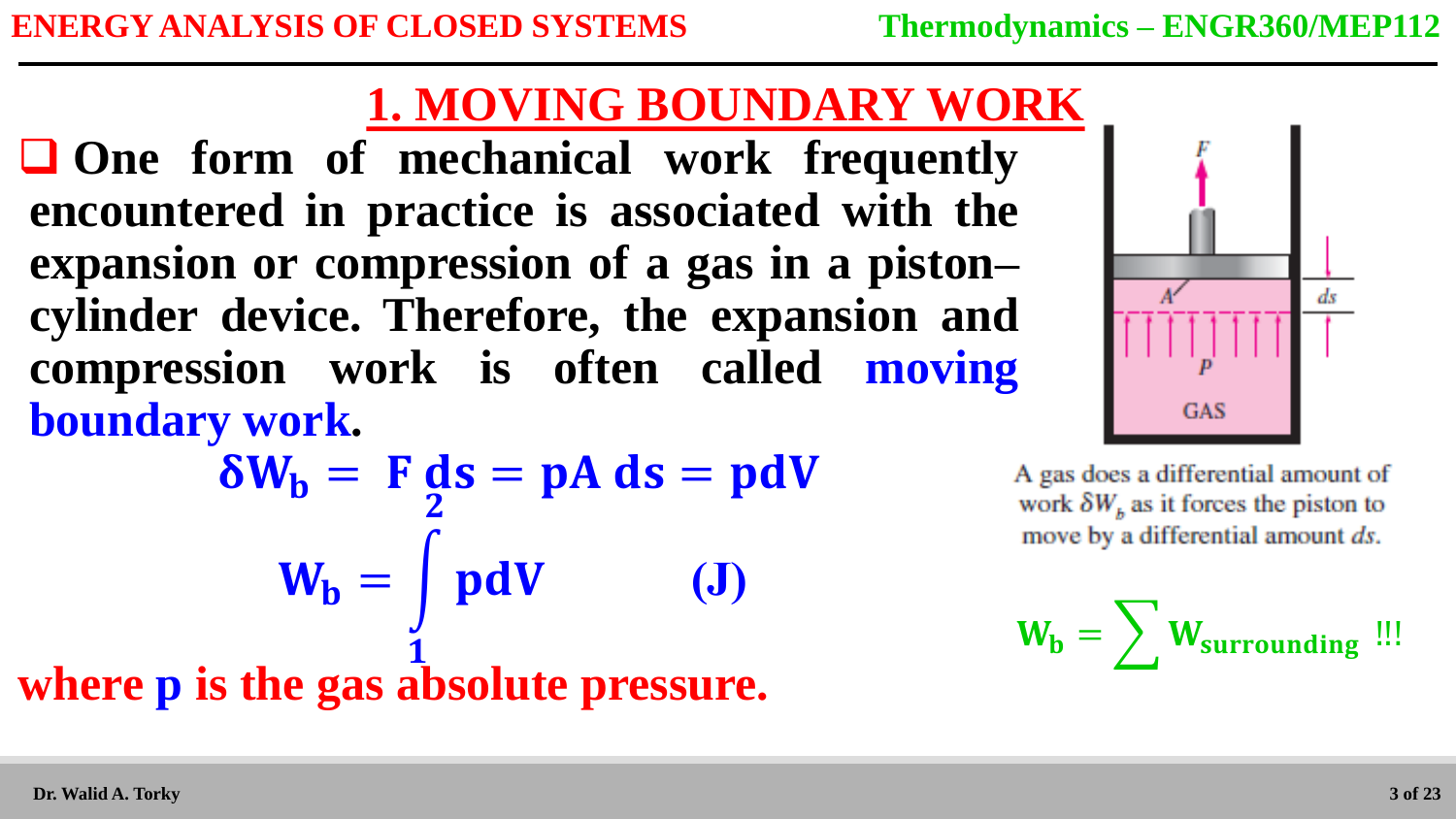#### **Quasi-equilibrium process**

**The area under the process curve on a p-V diagram is equal, in magnitude, to the work done during a quasi-equilibrium expansion or compression process of a closed system.** o **On the p-***v* **diagram, it represents the boundary work done per unit mass (J/kg).**  $\overline{\mathbf{2}}$  2

$$
Area_{(p-V)} = A = \int_{2^1} dA = \int_{2^1} pdV \quad (J)
$$
  
Area<sub>(p-v)</sub> = A =  $\int_{1}^{2^1} dA = \int_{1}^{2^1} pdv \quad (J/kg)$ 



The area under the process curve on a  $P-V$ diagram represents the boundary work.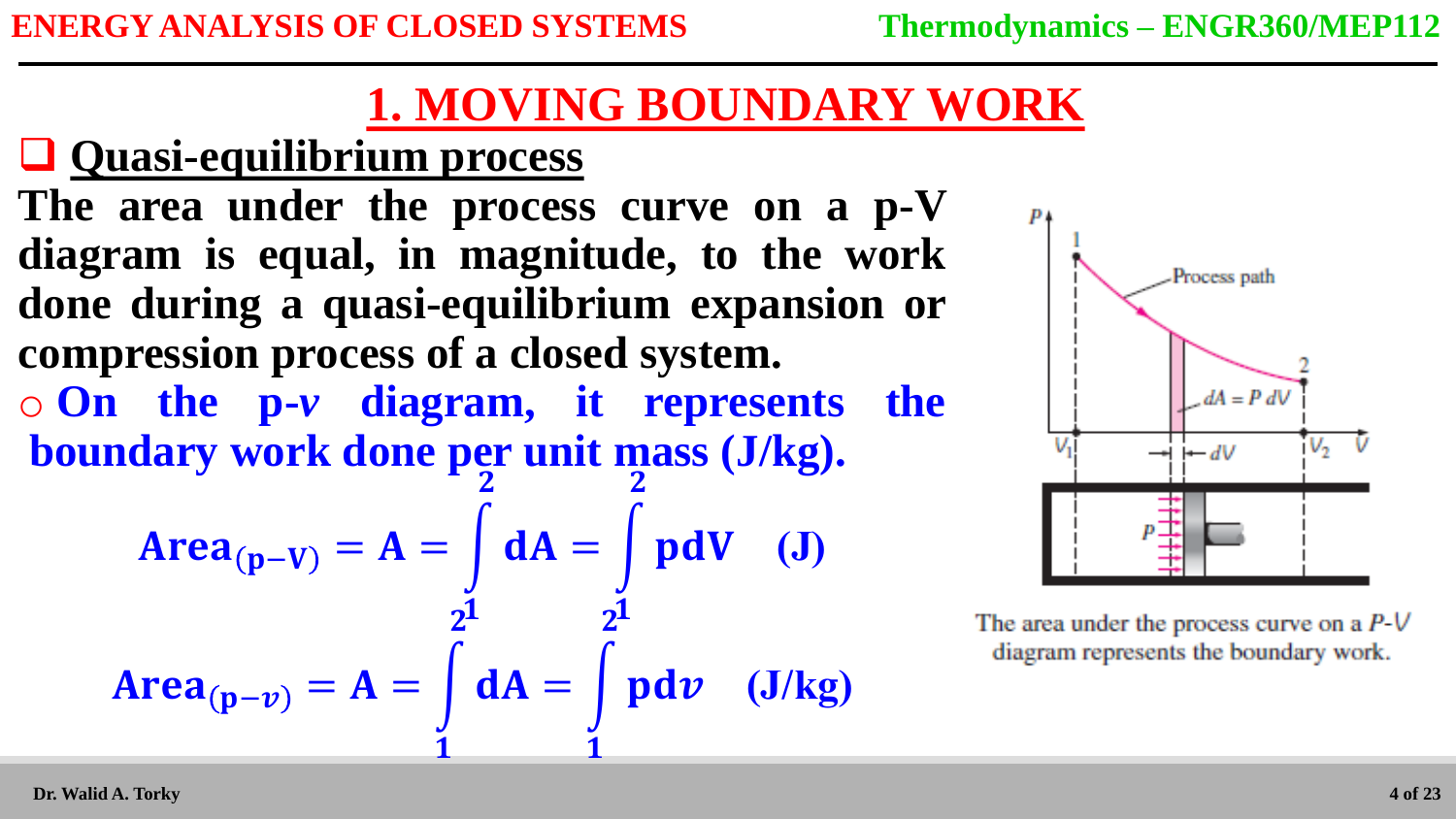

The boundary work done during a process depends on the path followed as well as the end states.

 $W_A = +10 \text{ kJ} > W_B = +8 \text{ kJ} > W_c = +5 \text{ kJ}$ 



The net work done during a cycle is the difference between the work done by the system and the work done on the system.

$$
W_{\text{net}} = \int_{1}^{1} \text{pd}V = \int_{1}^{2} \text{pd}V + \int_{2}^{1} \text{pd}V
$$

$$
W_{\text{net}} = W_{\text{B}} + W_{\text{A}}
$$

$$
-ve + ve
$$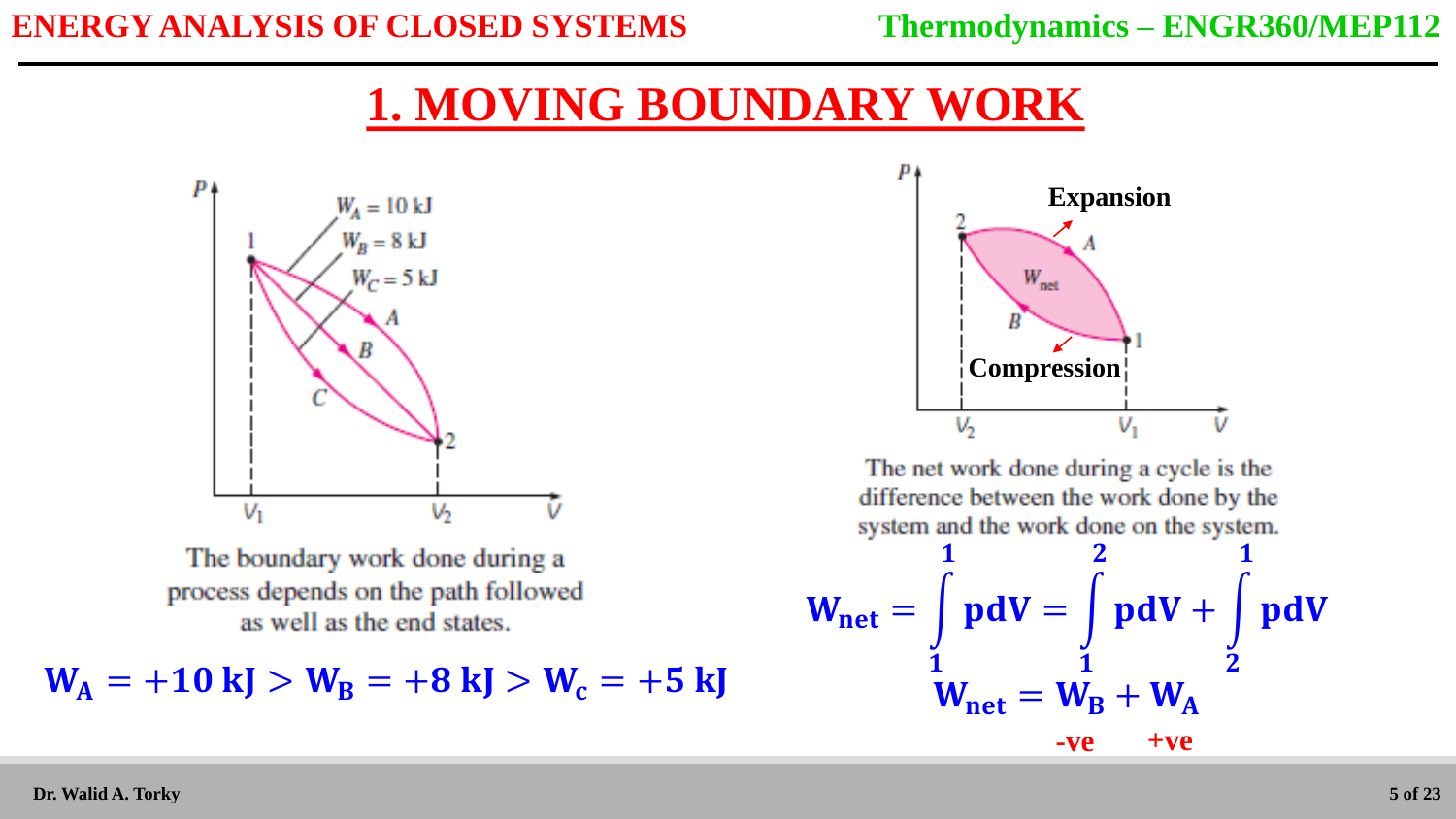#### **a. Constant volume process (Isochoric):**



**Energy interaction between the system and its surrounding is due to heat only**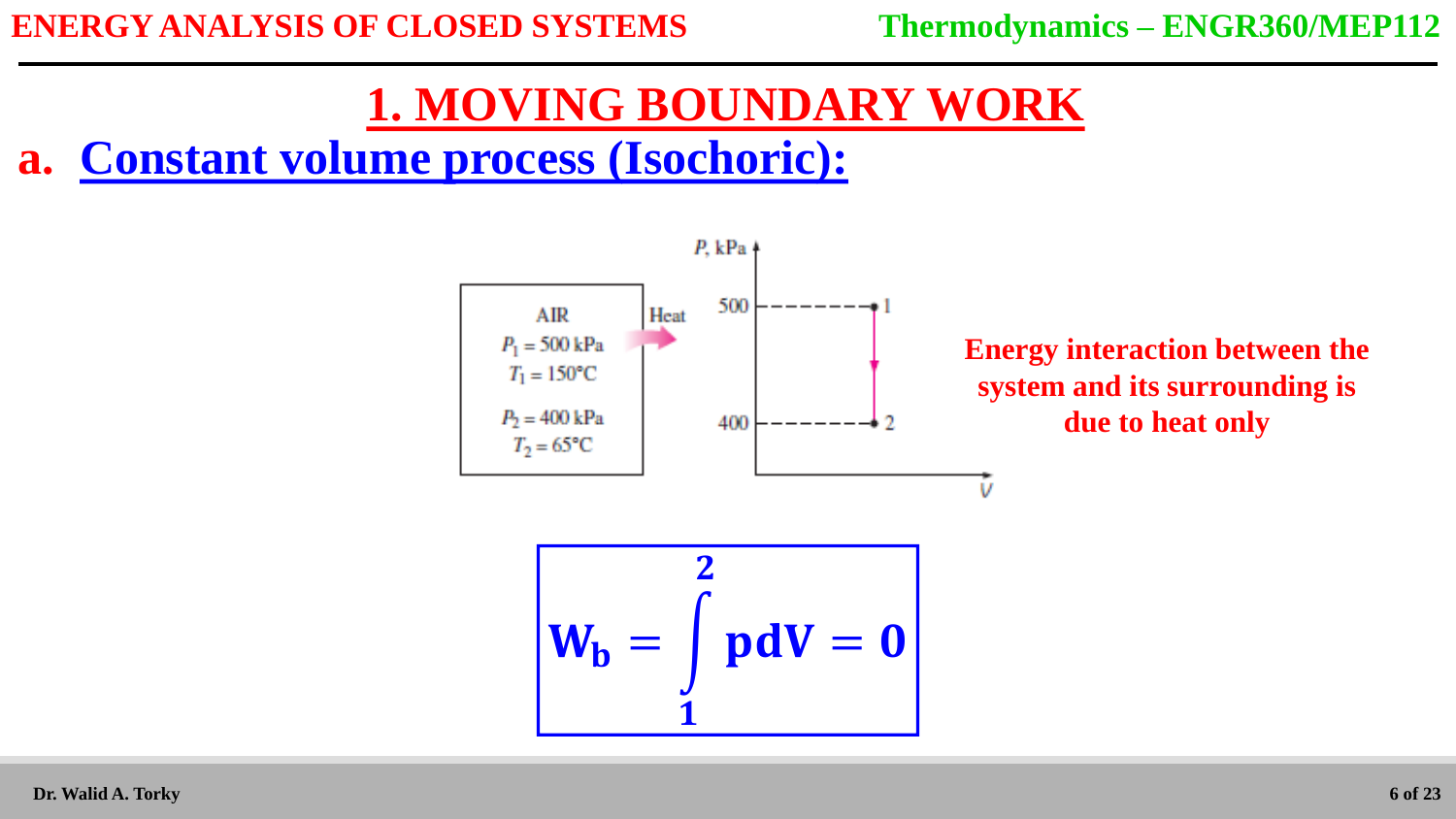#### **b. Constant pressure process (Isobaric):**



**Even though it is not explicitly stated, the pressure of the steam inside the cylinder remains constant during this process since both the atmospheric pressure and the weight of the piston remain constant.**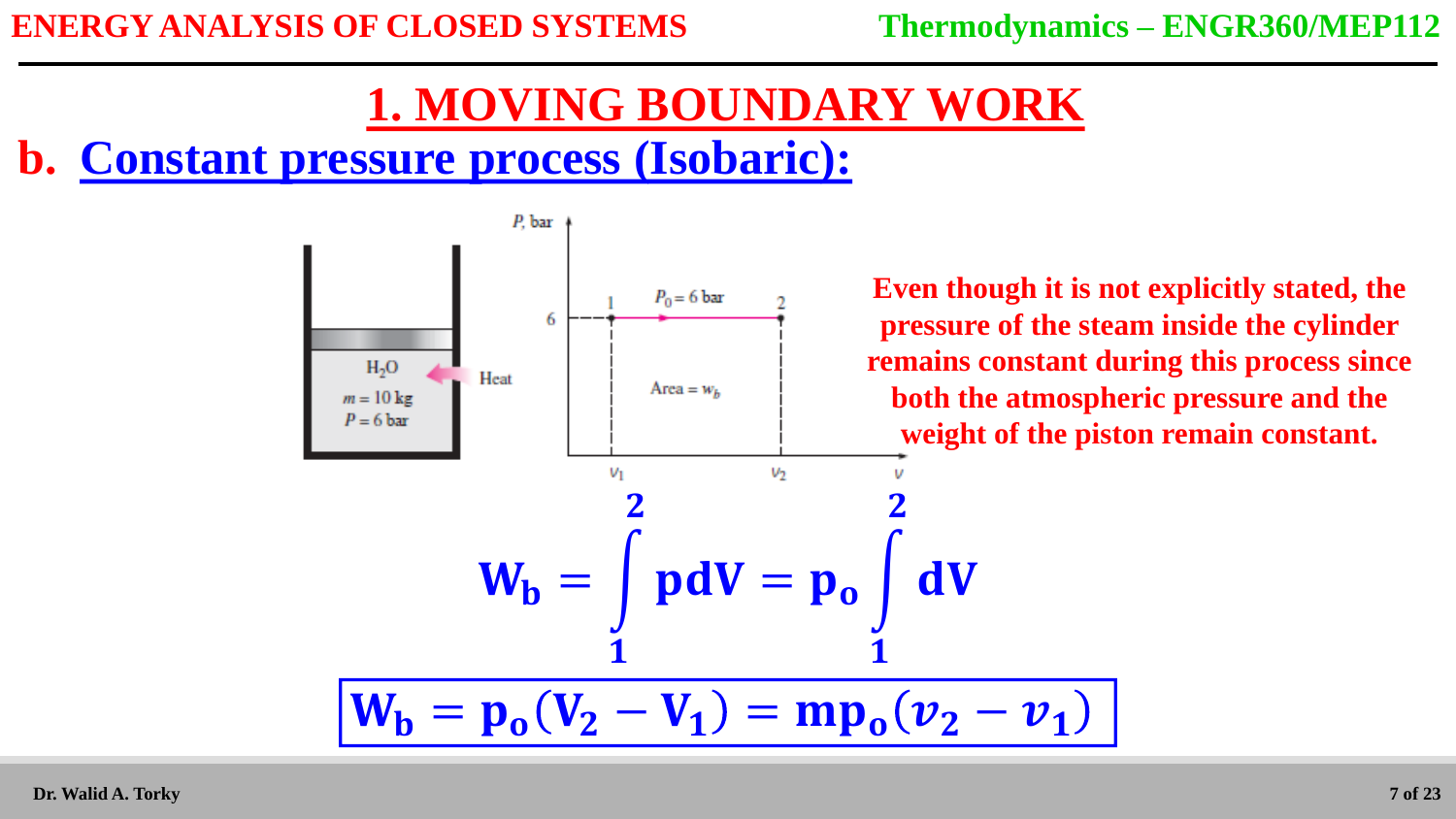#### **c. Constant temperature process (Isothermal):**

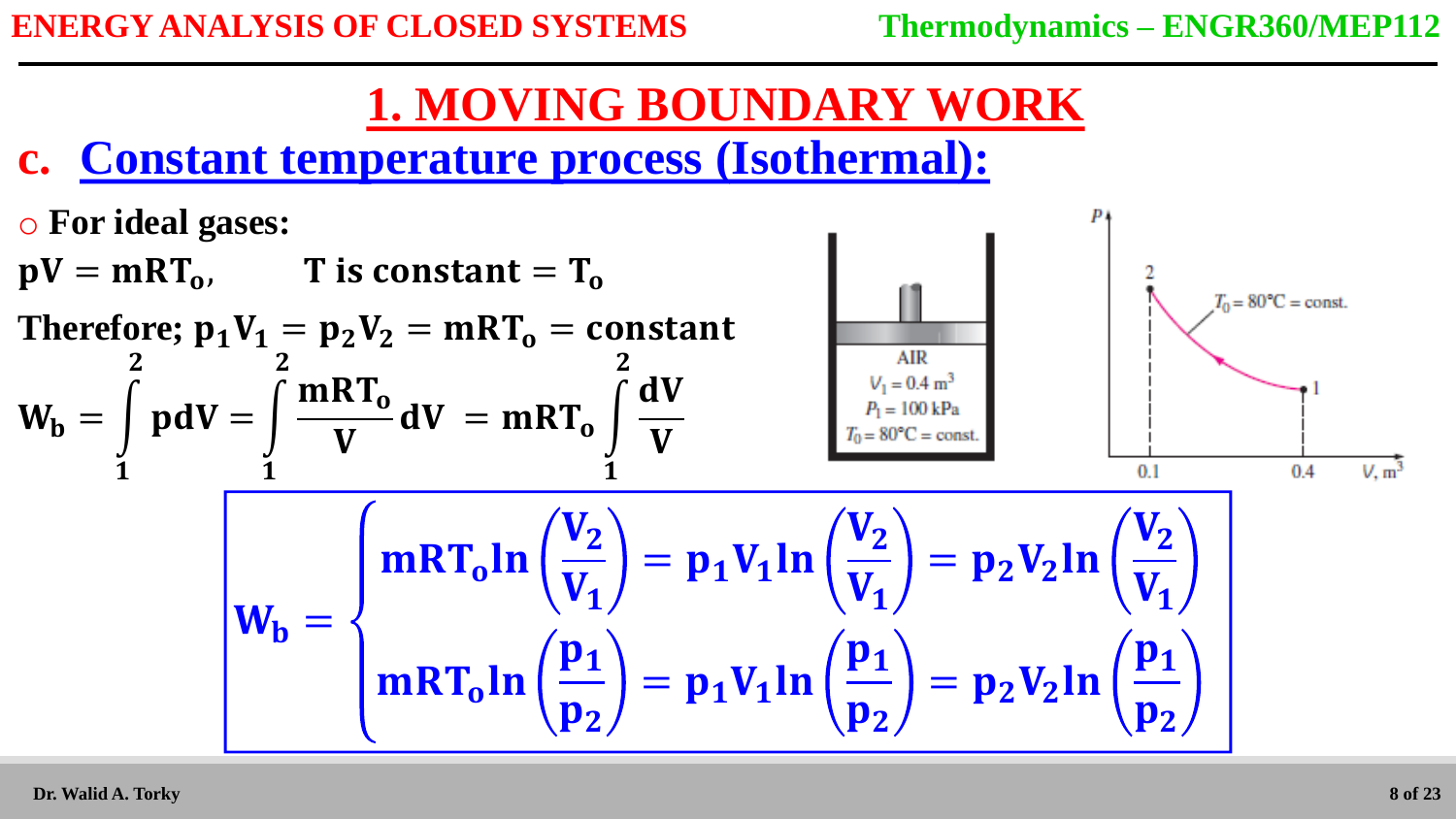#### **c. Polytropic process:**

o **In a polytropic process:**  $P_1 V_1^n = P_2 V_2^n$  $pv^n = constant (C)$ , Therefore;  $p_1V_1^n = p_2V_2^n = C$  $P\mathsf{V}^n = \text{const.}$ **n is called the polytropic index. GAS** o **For ideal gases:**  $pV = mRT$ V. V,  $\overline{\mathbf{2}}$  $\overline{\mathbf{2}}$  $V_2^{1-n} - V_1^{1-n}$  $p_2V_2^n)V_2^{1-n}-(p_1V_1^n)V_1^{1-n}$  $\bf dV$  $W_{\text{b}} =$  $pdV = C$  $= C$ = V<sup>n</sup>  $1-\mathbf{n}$  $1-\mathbf{n}$  $\mathbf{1}$  $\mathbf{1}$  $\mathbf{p}_2\mathbf{V}_2-\mathbf{p}_1\mathbf{V}_1$  $mR(T_2-T_1)$  $W_{\text{b}} =$ =  $1-\mathbf{n}$  $1-\mathbf{n}$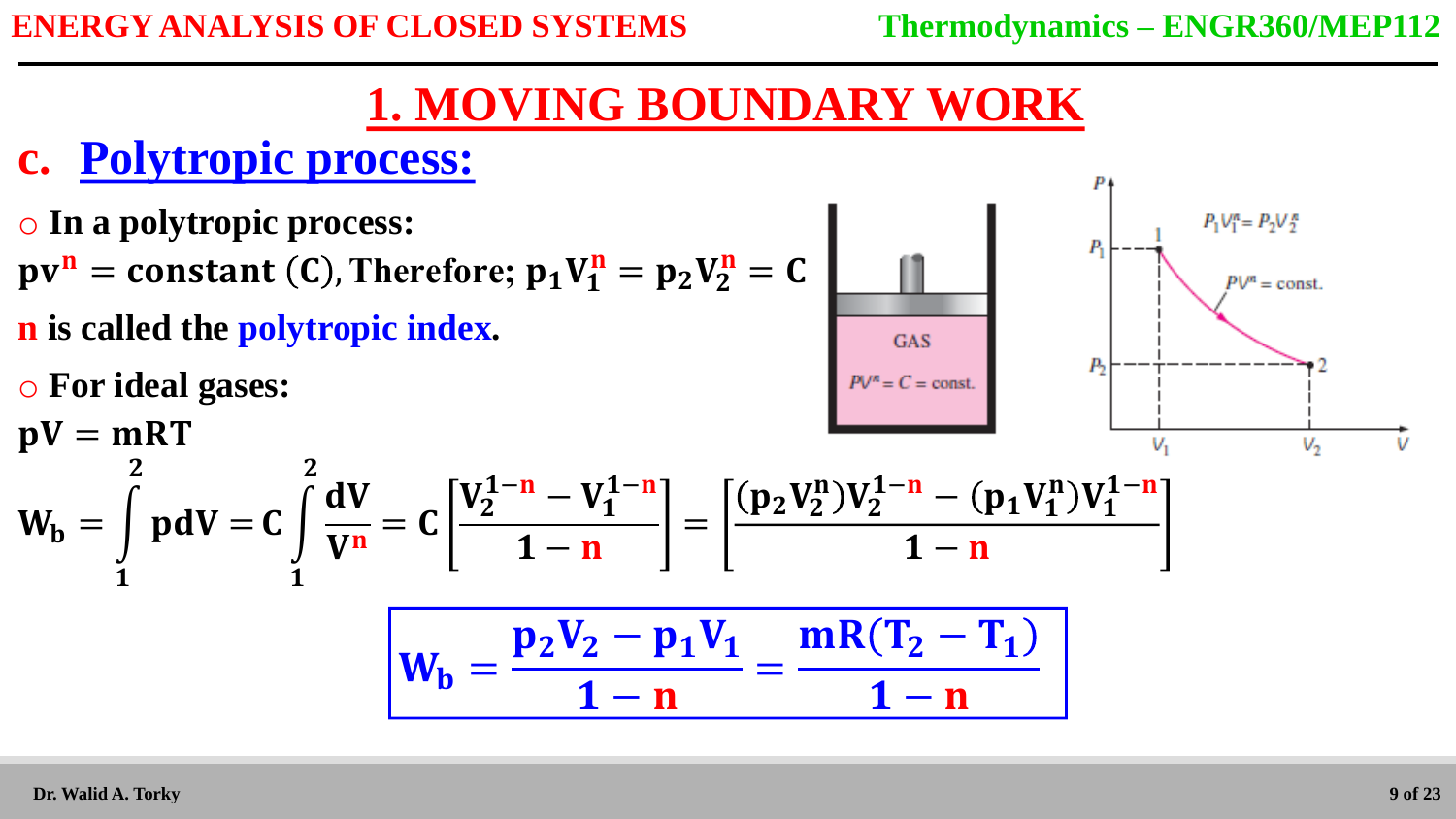### **Example:**

**A piston–cylinder device contains 0.05 m<sup>3</sup> of a gas initially at 200 kPa. At this state, a linear spring that has a spring constant of 150 kN/m is touching the piston but exerting no force on it. Now heat is transferred to the gas, causing the piston to rise and to compress the spring until the volume inside the cylinder doubles. If the cross-sectional area of the piston is 0.25 m<sup>2</sup> , when there is no friction between the piston and the cylinder wall during its motion and the atmospheric pressure is 1 bar, determine:**  $k = 150 \text{ kN/m}$ 

- **(a) The mass of the piston.**
- **(b) The final pressure inside the cylinder.**
- **(c) The total work done by the gas.**
- **(d) The work done against the spring to compress it.**
- **(e) The work done to left the mass of the piston.**
- **(f) The work done against the atmosphere.**

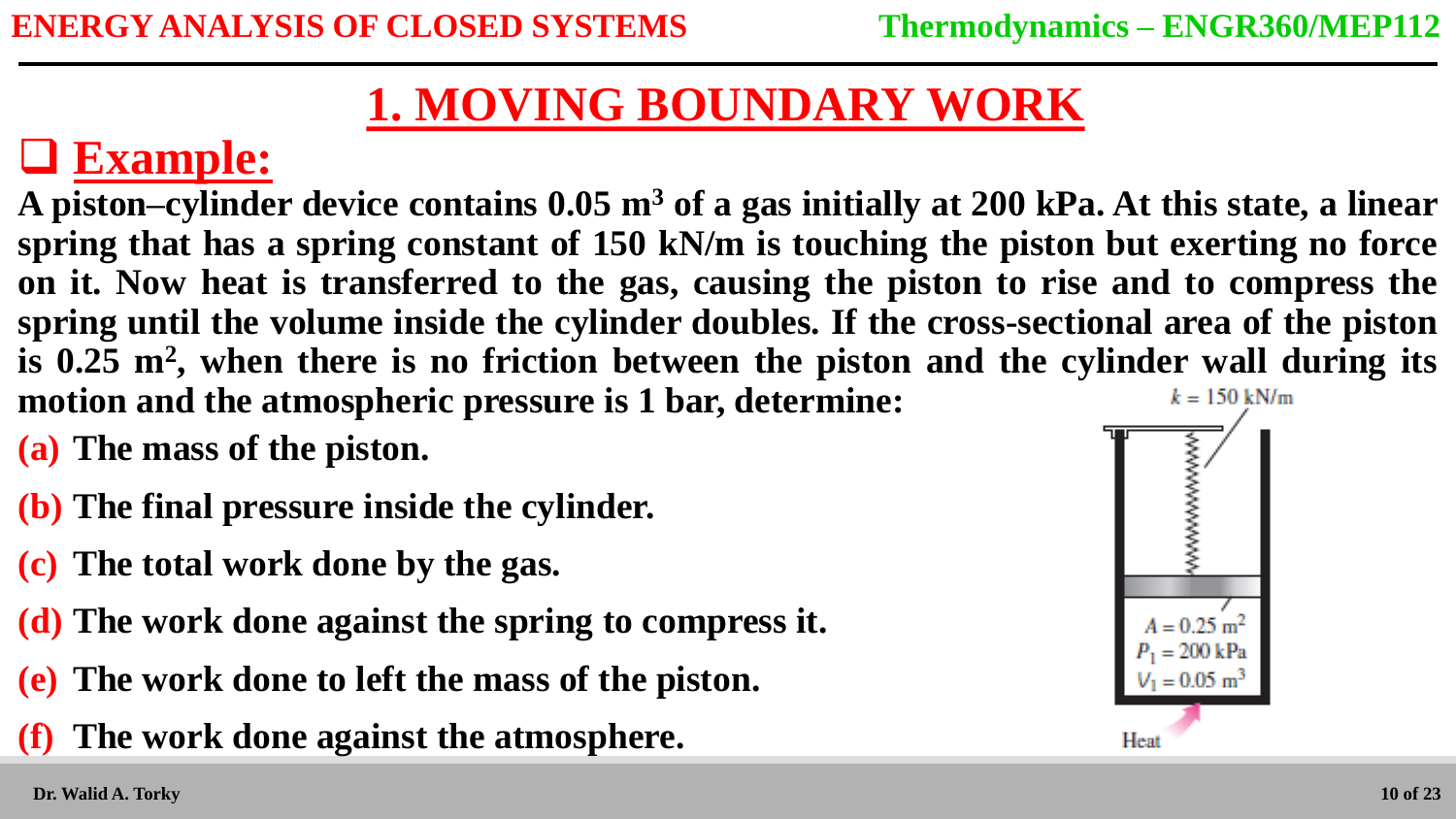**(a) The mass of the piston**

```
F_{\rm D} = F_{\rm atm} + F_{\rm W}
```

$$
2*105 * 0.25 = 105 * 0.25 + Mp * 9.81
$$

- $M_p = 2548 \text{ kg} \approx 2.55 \text{ ton}$
- **(b) The final pressure inside the cylinder**

**Without the spring, the pressure of the gas would remain constant at 200 kPa while the piston is rising.** 

$$
V_2 = 2V_1 = 2 * 0.05 = 0.1 m^3
$$

The displacement of the piston is then:  $\Delta X =$  $\Delta$ V  $A_{\bf p}$ =  $0.1 - 0.05$ 0.25  $= 0.2 m$ 

The pressure rise due to the compression of the spring:  $\Delta p_s =$ Fspring  $\mathbf{A}_{\mathbf{p}}$ = ∗∆  $\mathbf{A}_{\mathbf{p}}$ =  $150*10^3*0.2$ 0.25 = **120 kPa** 

 $p_{final} = p_{initial} + \Delta p = 200 + 120 = 320$  kPa = 3.2 bar

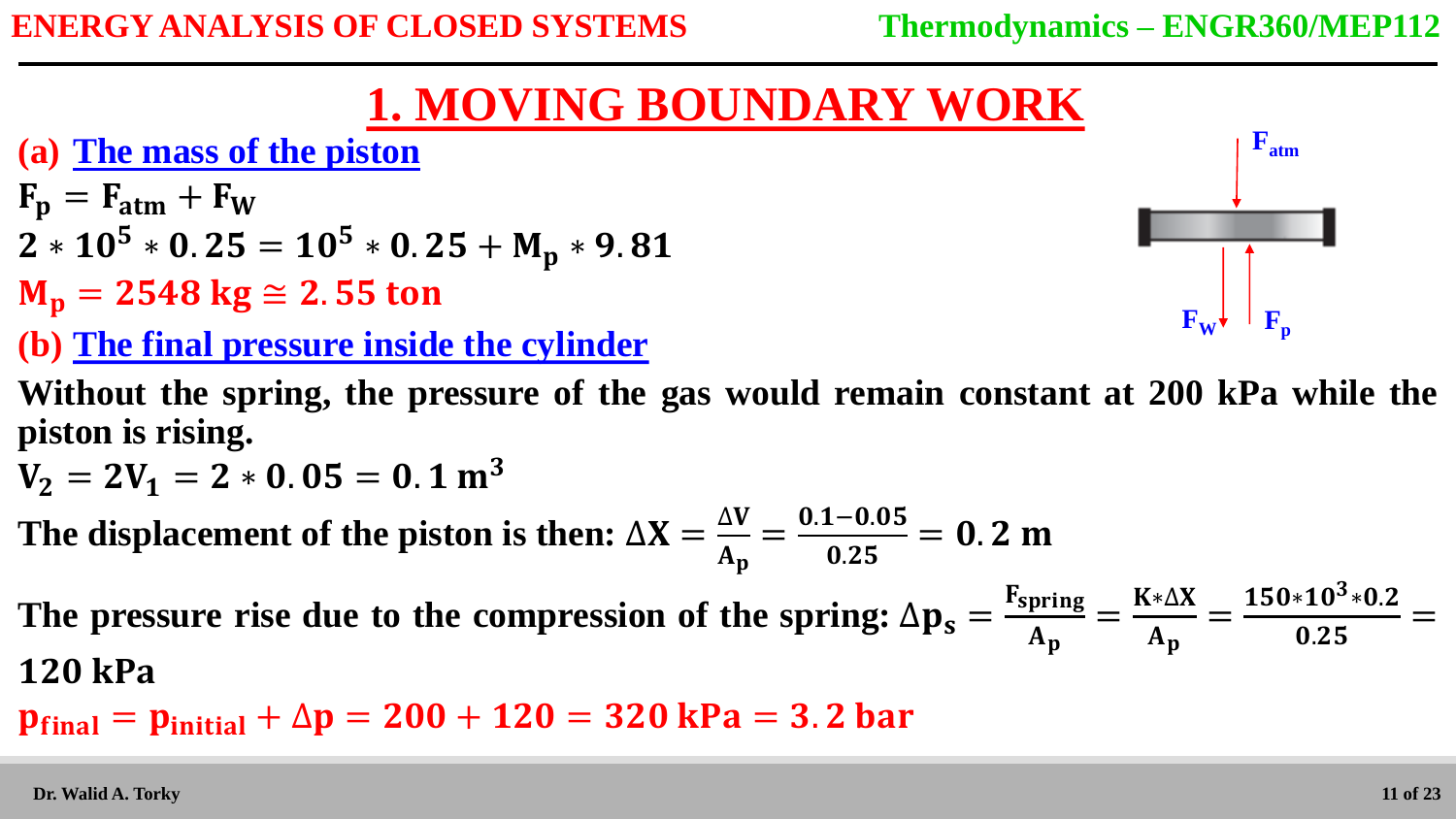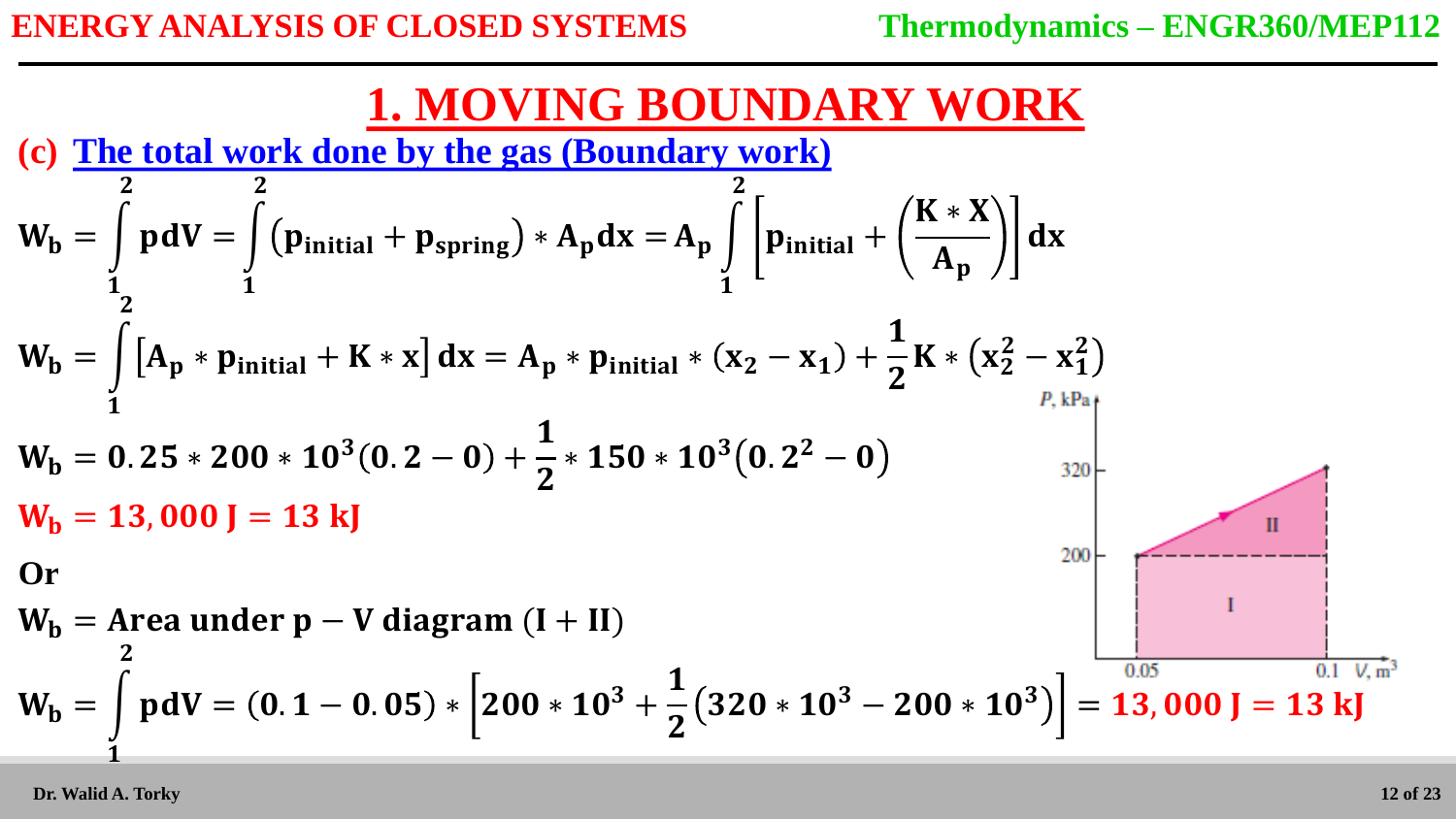**(d) The work done against the spring to compress it**

$$
W_{spring} = Area under p - V diagram (II) = \frac{1}{2}K(X_2^2 - X_1^2)
$$
  
\n
$$
W_{spring} = (0.1 - 0.05) * \left[ \frac{1}{2} (320 * 10^3 - 200 * 10^3) \right] = \frac{1}{2} * 150 * 10^3 * (0.2^2 - 0)
$$
  
\n
$$
W_{spring} = 3,000 J = 3 kJ
$$

**(e) The work done to left the mass of the piston**

 $W_{mass} = M_p * g * \Delta x = 2548 * 9.81 * 0.2 = 5,000 J = 5 kJ$ 

**(f) The work done against the atmosphere**

 $W_{\text{atm}} = p_{\text{atm}} * \Delta V = 100 * 10^3 * (0.1 - 0.05) = 5,000 J = 5 kJ$ 

$$
W_b = W_{spring} + W_{mass} + W_{atm}
$$

$$
13 = 3 + 5 + 5
$$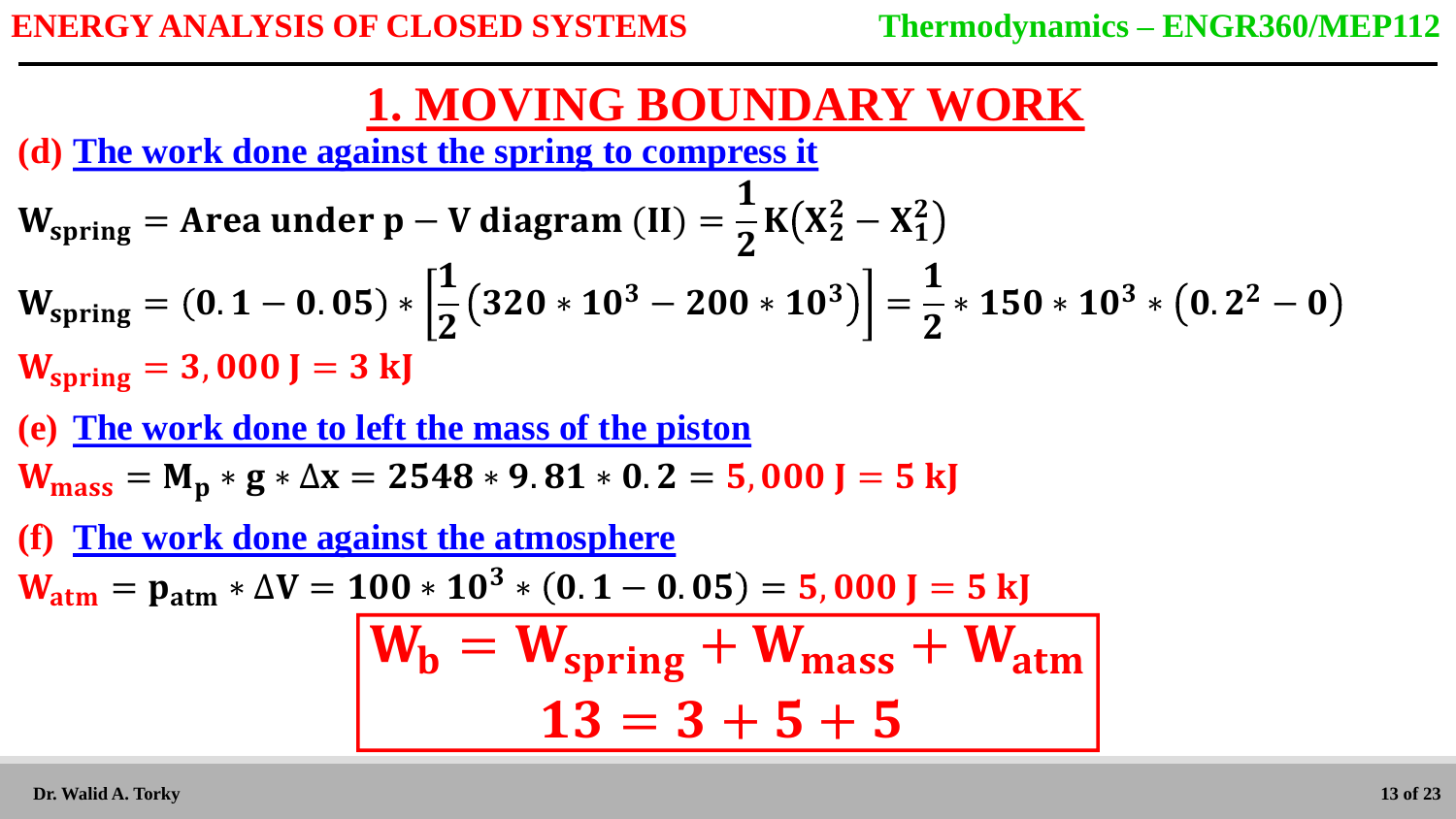o **Relation between boundary work and enthalpy change:**

- *Consider a stationary piston-cylinder system with the piston is free to move***. When heat is interact with the system, there will be boundary work at a constant pressure as a result.**
- **The first-law of thermodynamics:**

$$
(Q_{in} - Q_{out}) + (W_{in} - W_{out}) = \Delta U + \Delta KE + \Delta PE
$$
\n
$$
(0 - Q_{out}) + (W_{electric} - W_{b}) = \Delta U + 0 + 0
$$
\n
$$
W_{electric} - Q_{out} = \Delta U + W_{b}
$$
\n
$$
W_{electric} - Q_{out} = U_{2} - U_{1} + p_{o}(V_{2} - V_{1})
$$
\n
$$
W_{electric} - Q_{out} = (U_{2} + p_{o}V_{2}) - (U_{1} + p_{o}V_{1})
$$
\n
$$
W_{electric} - Q_{out} = (U_{2} + p_{o}V_{2}) - (U_{1} + p_{o}V_{1})
$$
\n
$$
W_{electric} - Q_{out} = H_{2} - H_{1}
$$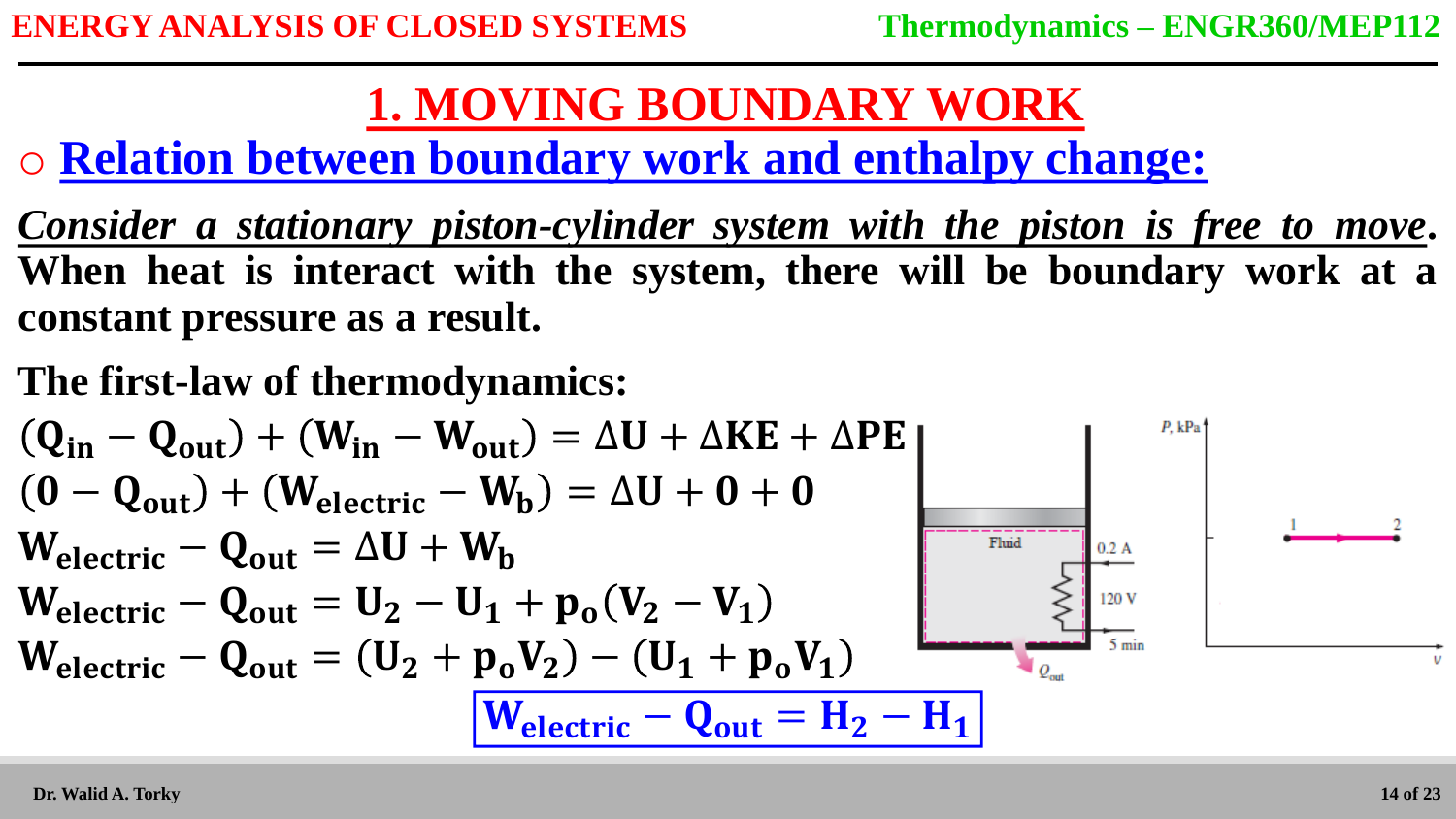#### **2. SPECIFIC HEATS**

**The specific heat (c) is defined as the energy required to raise the temperature of a unit mass of a substance by one degree.**

- o **In thermodynamics, we are interested in two kinds of specific heats: specific heat at constant volume (c***<sup>v</sup>* **) and specific heat at constant pressure (c<sup>p</sup> ).**
- $\circ$  The units of specific heat is  $J/kg.K = J/kg.$ <sup>o</sup>C.

 $\circ$  The specific heat at constant volume  $(c_v)$  is the energy **required to raise the temperature of unit mass of a substance by one degree as** *the volume is maintained constant***.**

 $\circ$  The specific heat at constant volume  $(c_p)$  can is the energy **required to raise the temperature of unit mass of a substance by one degree as** *the pressure is maintained constant***.**



Constant-volume and constantpressure specific heats  $c_v$  and  $c_p$ .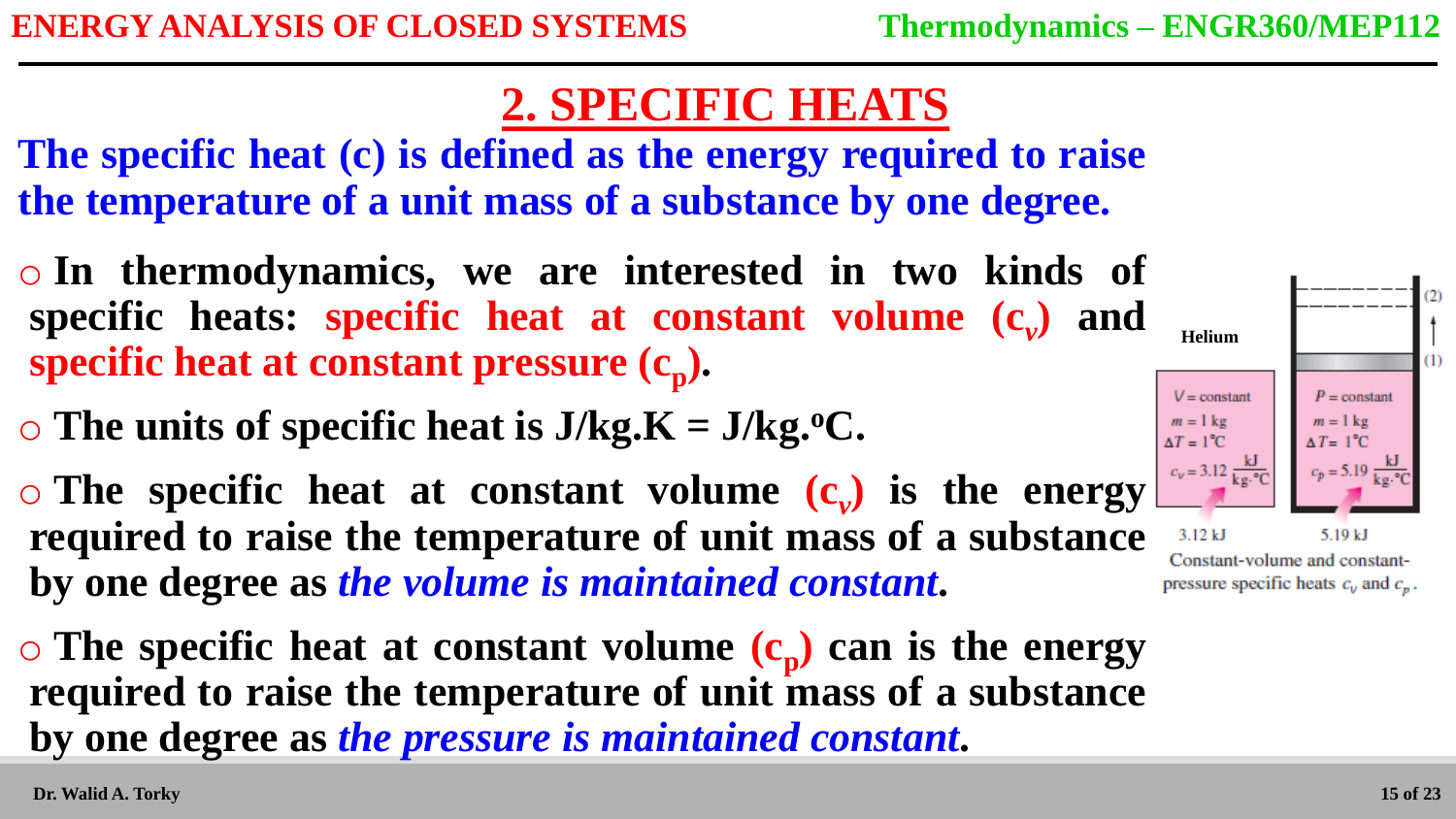#### **2. SPECIFIC HEATS**

 $\partial T\big|_V$ 

 **Specific heat at constant volume (c***<sup>v</sup>* **): Apply the first-law of thermodynamics:**

 $(Q_{in} - Q_{out}) + (W_{in} - W_{out}) = \Delta U + \Delta KE + \Delta PE$  $(Q_{in} - 0) + (0 - 0) = \Delta U + 0 + 0$  $Q_{in} = \Delta U$ **From the definition of c***<sup>v</sup>* **:**  $Q_{\rm in} = m * c_n * \Delta T$  $\therefore$  Q<sub>in</sub> =  $\Delta U = m * c_n * \Delta T$ ∆ m  $= \mathbf{c}_{v} * \Delta \mathbf{T} = \Delta \mathbf{u}$  $c_v = \frac{5\pi}{2T}$ du

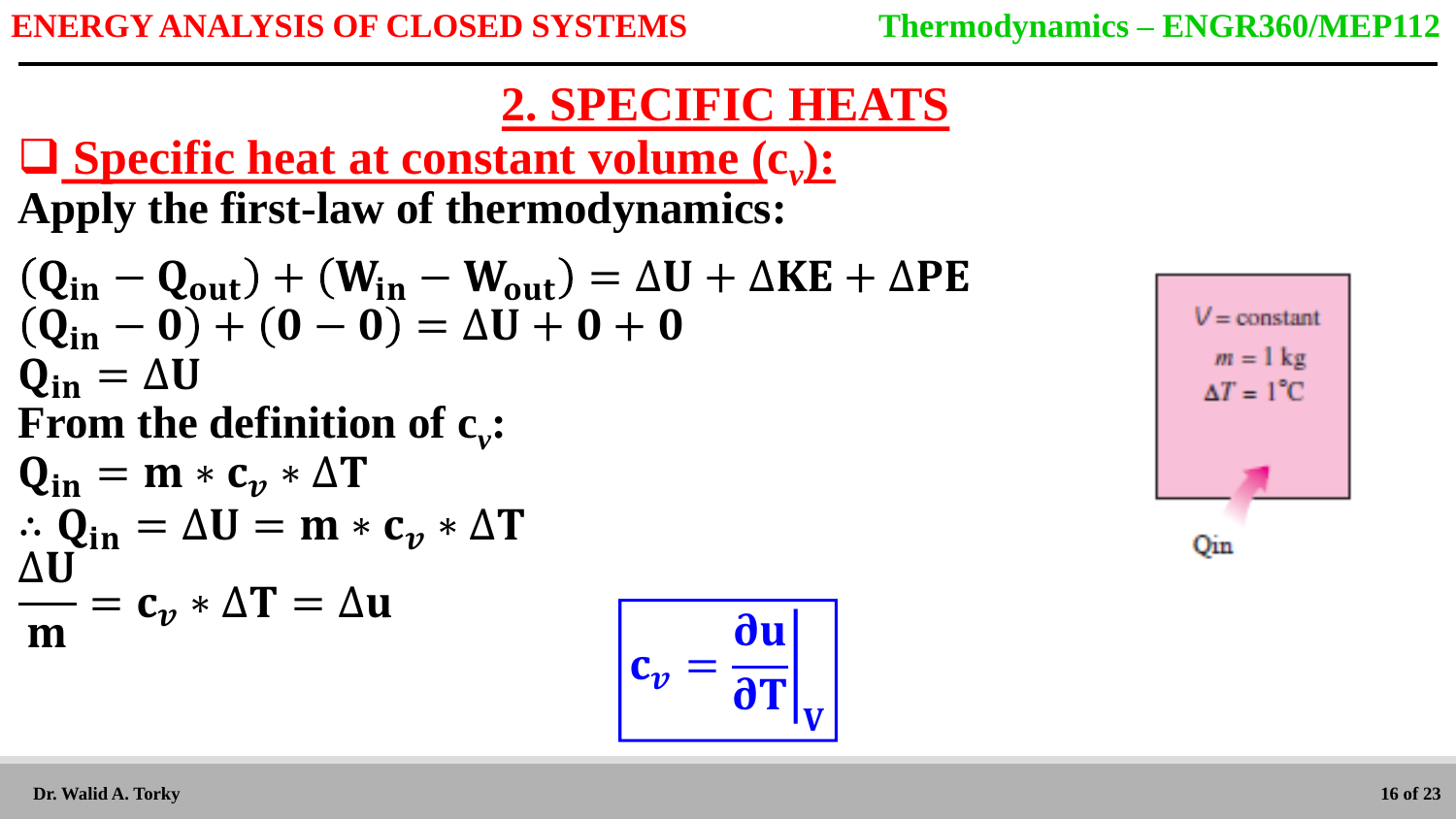#### **2. SPECIFIC HEATS**

**JL** 

 $\overline{\mathbf{p}}$ 

 **Specific heat at constant pressure (c<sup>p</sup> ): Apply the first-law of thermodynamics:**

$$
(Q_{in} - Q_{out}) + (W_{in} - W_{out}) = \Delta U + \Delta KE + \Delta PE
$$
  
\n
$$
(Q_{in} - 0) + (0 - W_b) = \Delta U + 0 + 0
$$
  
\n
$$
Q_{in} = \Delta U + W_b = \Delta H
$$
  
\nFrom the definition of c<sub>p</sub>:  
\n
$$
Q_{in} = m * c_p * \Delta T
$$
  
\n
$$
\therefore Q_{in} = \Delta H = m * c_p * \Delta T
$$
  
\n
$$
\frac{\Delta H}{m} = c_p * \Delta T = \Delta h
$$
  
\n
$$
c_p = \frac{\partial h}{\partial T}
$$

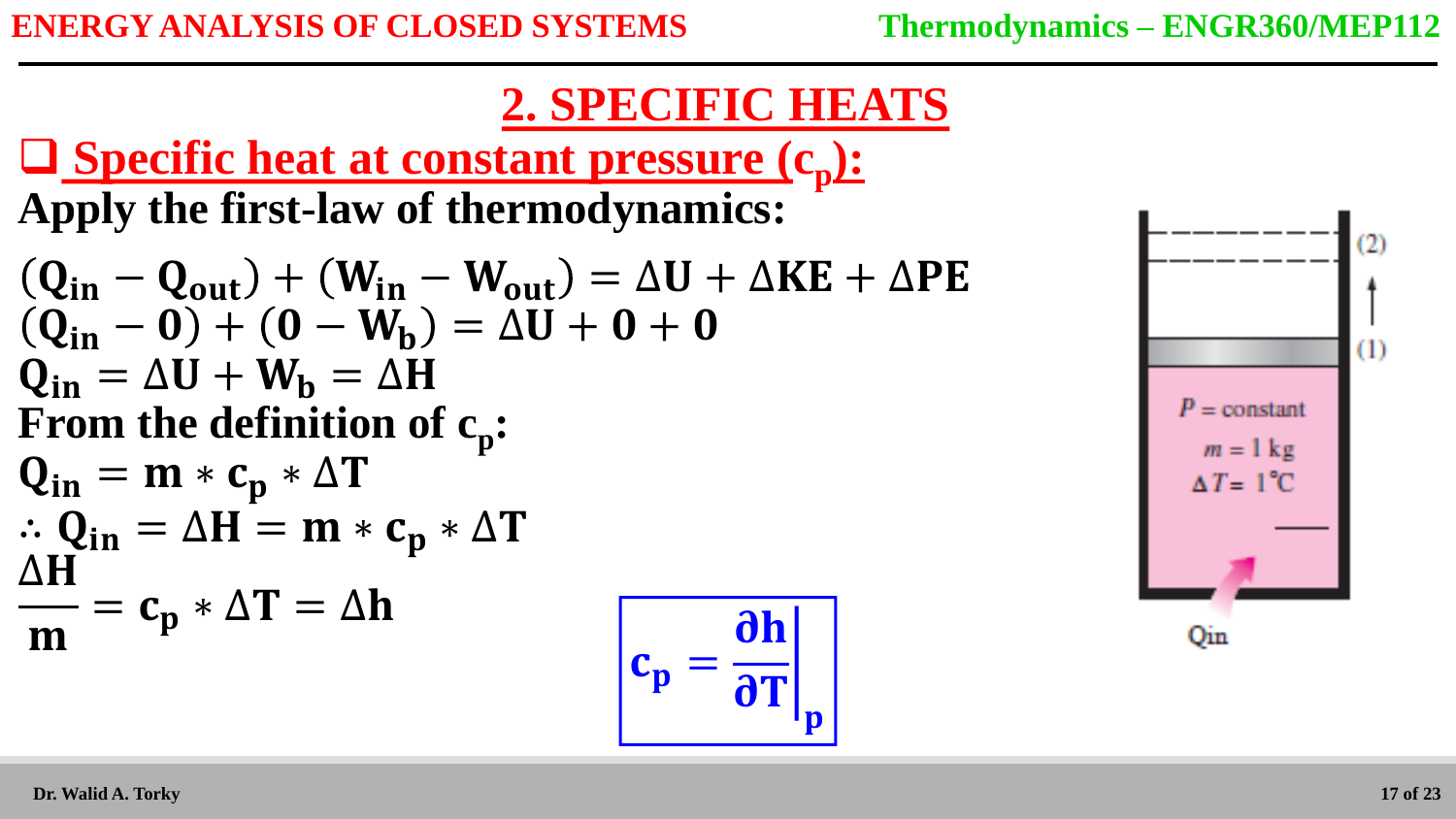#### **ENERGY ANALYSIS OF CLOSED SYSTEMS Thermodynamics – ENGR360/MEP112**

#### **3. INTERNAL ENERGY, ENTHALPY, AND SPECIFIC HEATS OF IDEAL GASES**

 $nV = mRT$ 

**For ideal gas:**

**By definition enthalpy is:**

**Differentiating with respect to T:**

**Or**

It is obvious that  $c_p > c_v$ 

**Define the specific heat ratio (***k***):**

$$
pv = RT
$$
  
\n
$$
h = u + pv
$$
  
\n
$$
\therefore h = u + RT
$$
  
\n
$$
\frac{\partial h}{\partial T} = \frac{\partial u}{\partial T} + R
$$
  
\n
$$
\frac{c_p = c_v + R}{2} \to 1
$$

$$
k = \frac{c_p}{c_v} \rightarrow 2
$$

**From 1 & 2:**

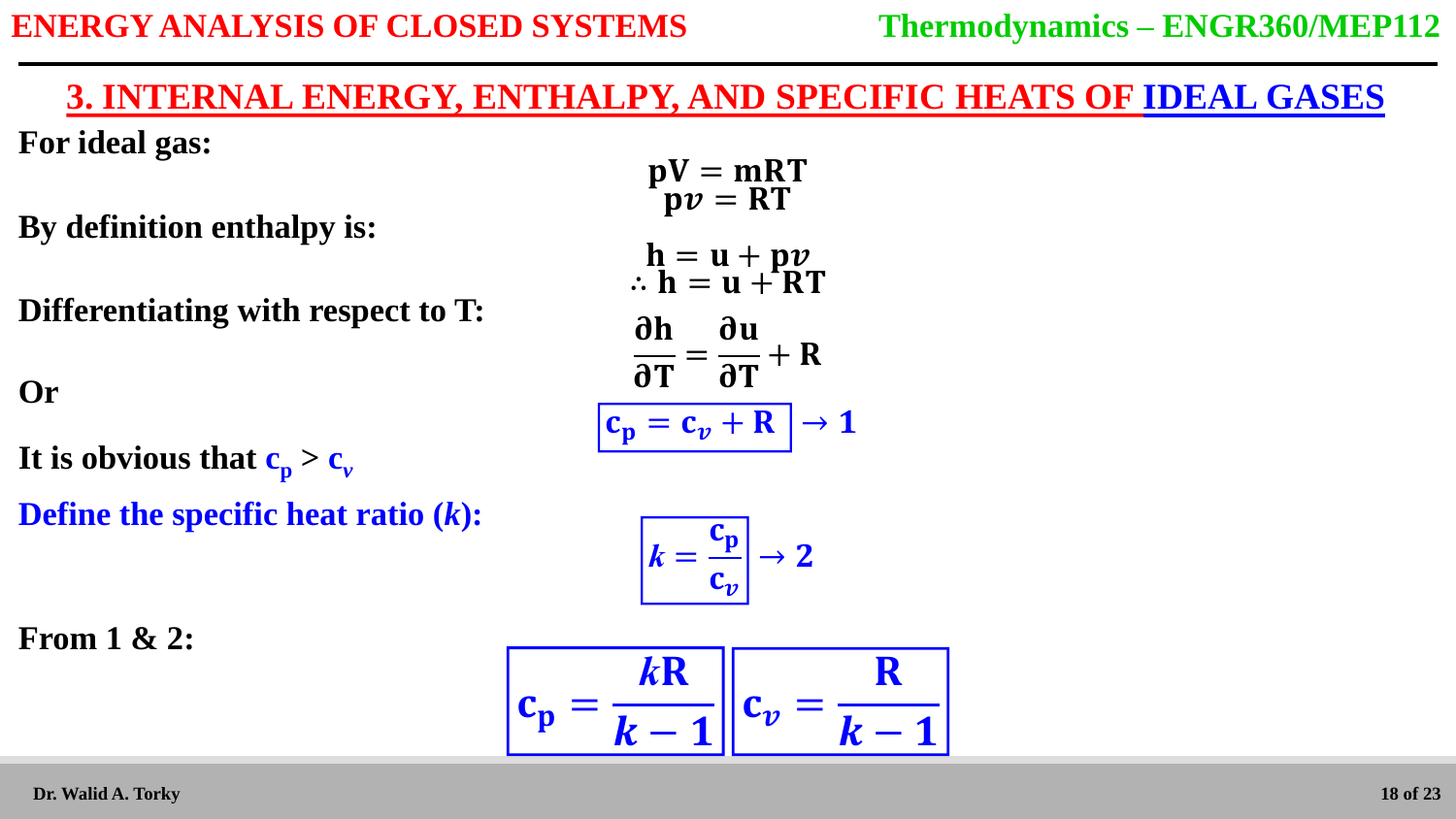**3. INTERNAL ENERGY, ENTHALPY, AND SPECIFIC HEATS OF IDEAL GASES**

*Specific heats (c<sup>v</sup> & c<sup>p</sup> ) vary with temperature but we consider their values constant over a small range of temperature variation. Specific heats of noble gases (inert gases) are temperature independent.*

| <b>Description</b> | <b>Specific heat ratio</b> $(k)$ | Gas                      |
|--------------------|----------------------------------|--------------------------|
| Monoatomic         | $5/3 \cong 1.67$                 | Helium, Argon, Neon,     |
| <b>Diatomic</b>    | $7/5 = 1.4$                      | Oxygen, Nitrogen, Air,   |
| Polyatomic         | $4/3 \approx 1.33$               | Carbon dioxide, Methane, |

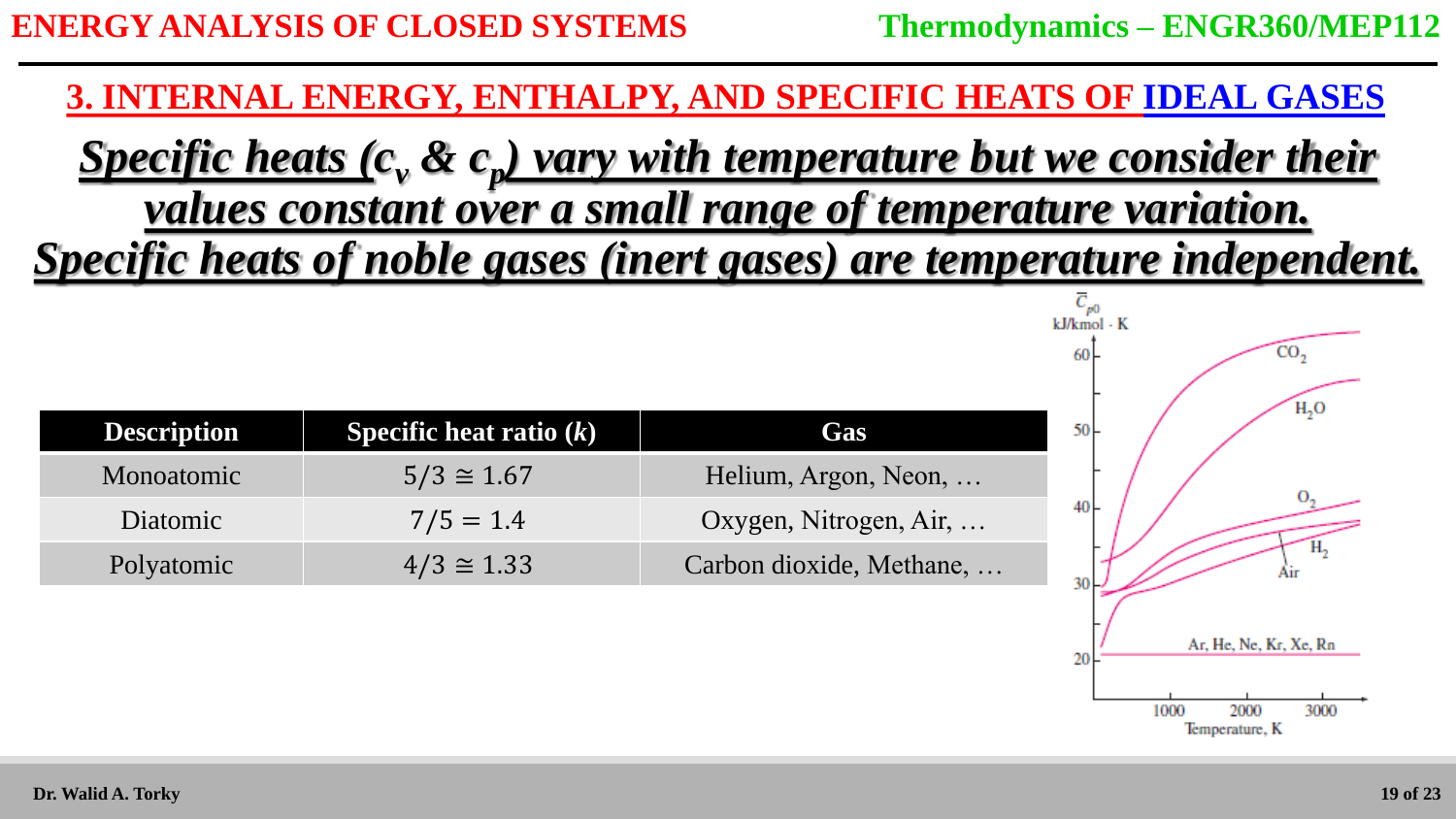**3. INTERNAL ENERGY, ENTHALPY, AND SPECIFIC HEATS OF IDEAL GASES**

**For ideal gas, with the assumption of constant specific heats:**

$$
\Delta \mathbf{u} = \mathbf{u}_2 - \mathbf{u}_1 = \int_1^2 \mathbf{c}_v \, d\mathbf{T} = \mathbf{c}_v \Delta \mathbf{T}
$$

$$
\Delta \mathbf{u} = \mathbf{u}_2 - \mathbf{u}_1 = \mathbf{c}_v (\mathbf{T}_2 - \mathbf{T}_1)
$$

**Similarly**

$$
\Delta h = h_2 - h_1 = \int_{1}^{2} c_p \, dT = c_p \Delta T
$$

$$
\Delta h = h_2 - h_1 = c_p (T_2 - T_1)
$$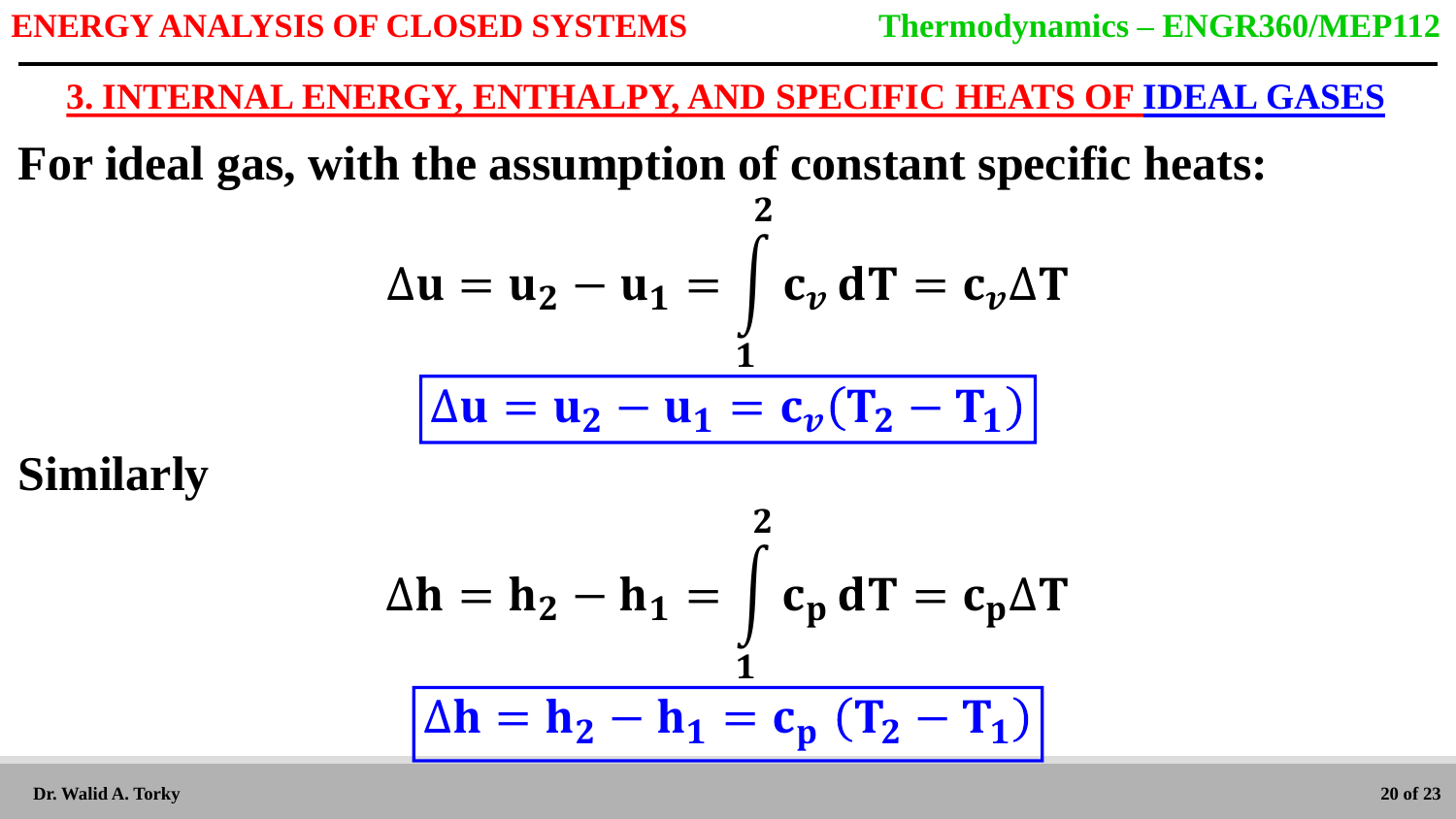**4. INTERNAL ENERGY, ENTHALPY, AND SPECIFIC HEATS OF SOLID & LIQUIDS**

 **A substance whose specific volume (or density) is constant is called an incompressible substance.** 

 **The specific volumes of solids and liquids essentially remain constant during a process. Therefore, liquids and solids can be considered as incompressible substances.**

$$
\frac{c_p = c_v = c}{\Delta u = c(T_2 - T_1)}
$$

**By definition enthalpy is:**

$$
h = u + pv
$$
  
dh = du + pdv + vdp  
:. dh = du + vdp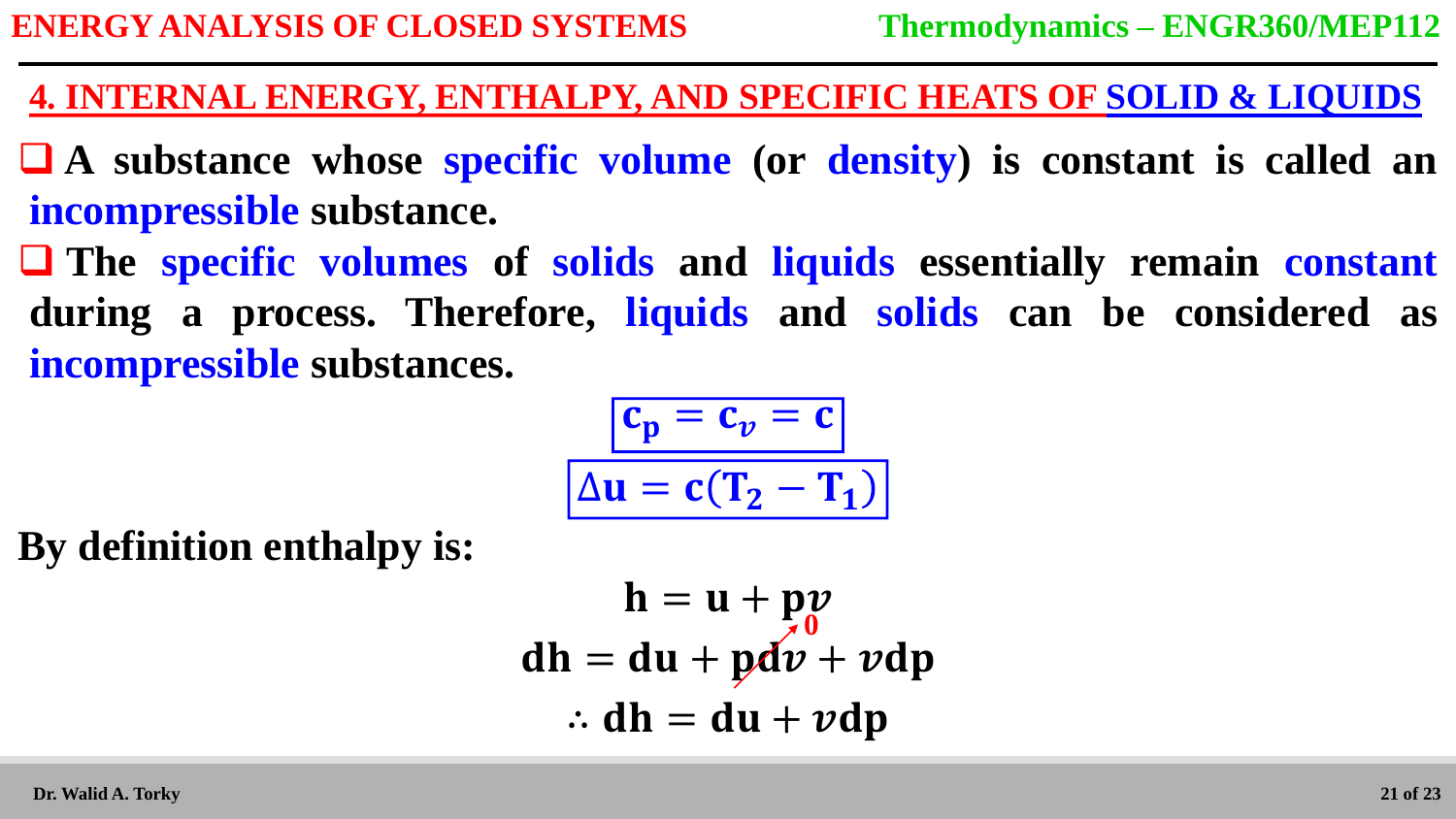#### **4. INTERNAL ENERGY, ENTHALPY, AND SPECIFIC HEATS OF SOLID & LIQUIDS**

#### **A. Constant pressure process:**

$$
dh = du + ydp^0
$$

$$
\Delta h = du = c\Delta T = c(T_2 - T_1)
$$

#### **B. Constant temperature process:**

$$
dh = du + \nu dp
$$

$$
\Delta h = \varsigma \Delta T + \upsilon (p_2 - p_1)
$$

$$
\Delta h = h_2 - h_1 = \upsilon (p_2 - p_1)
$$